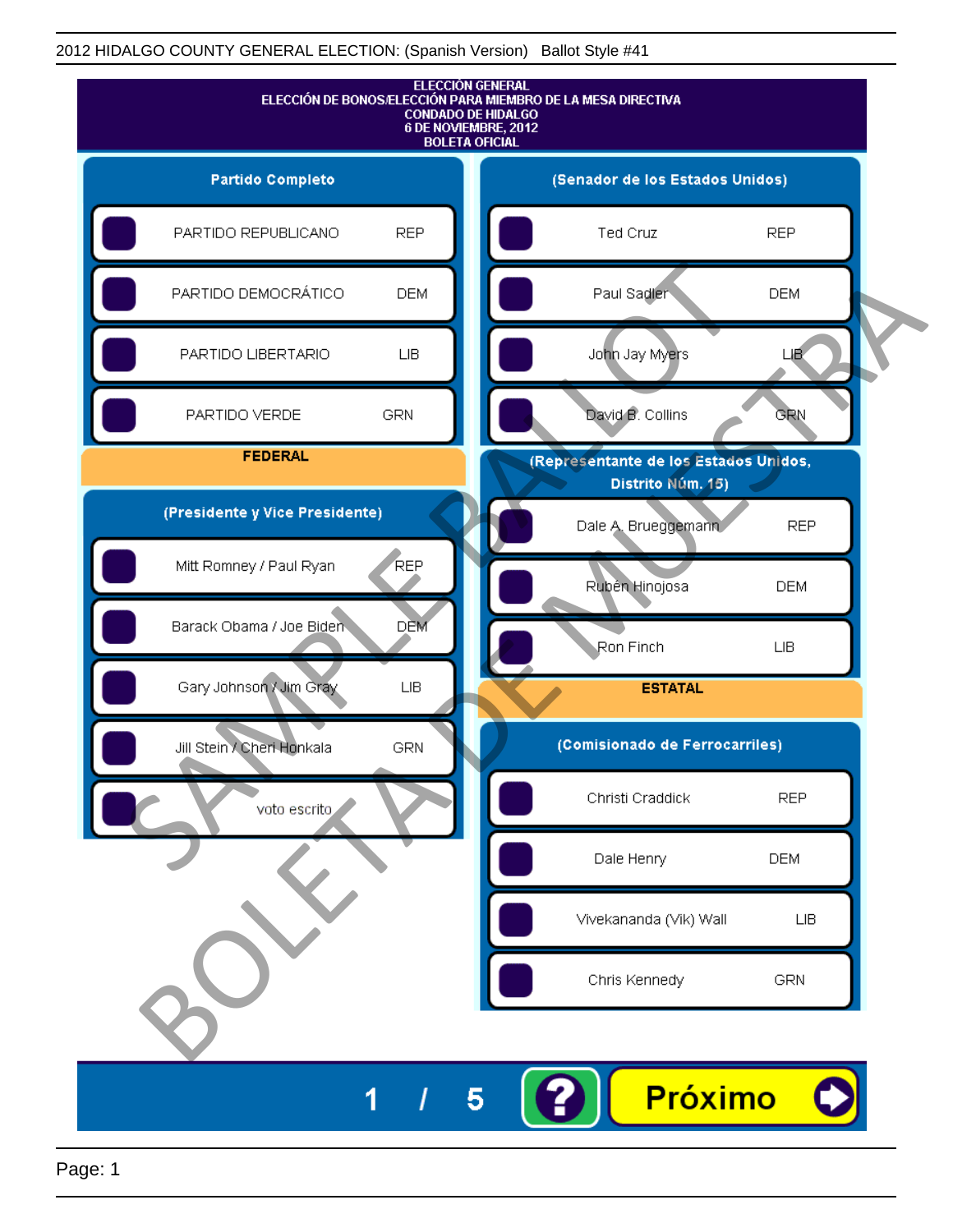

Page: 2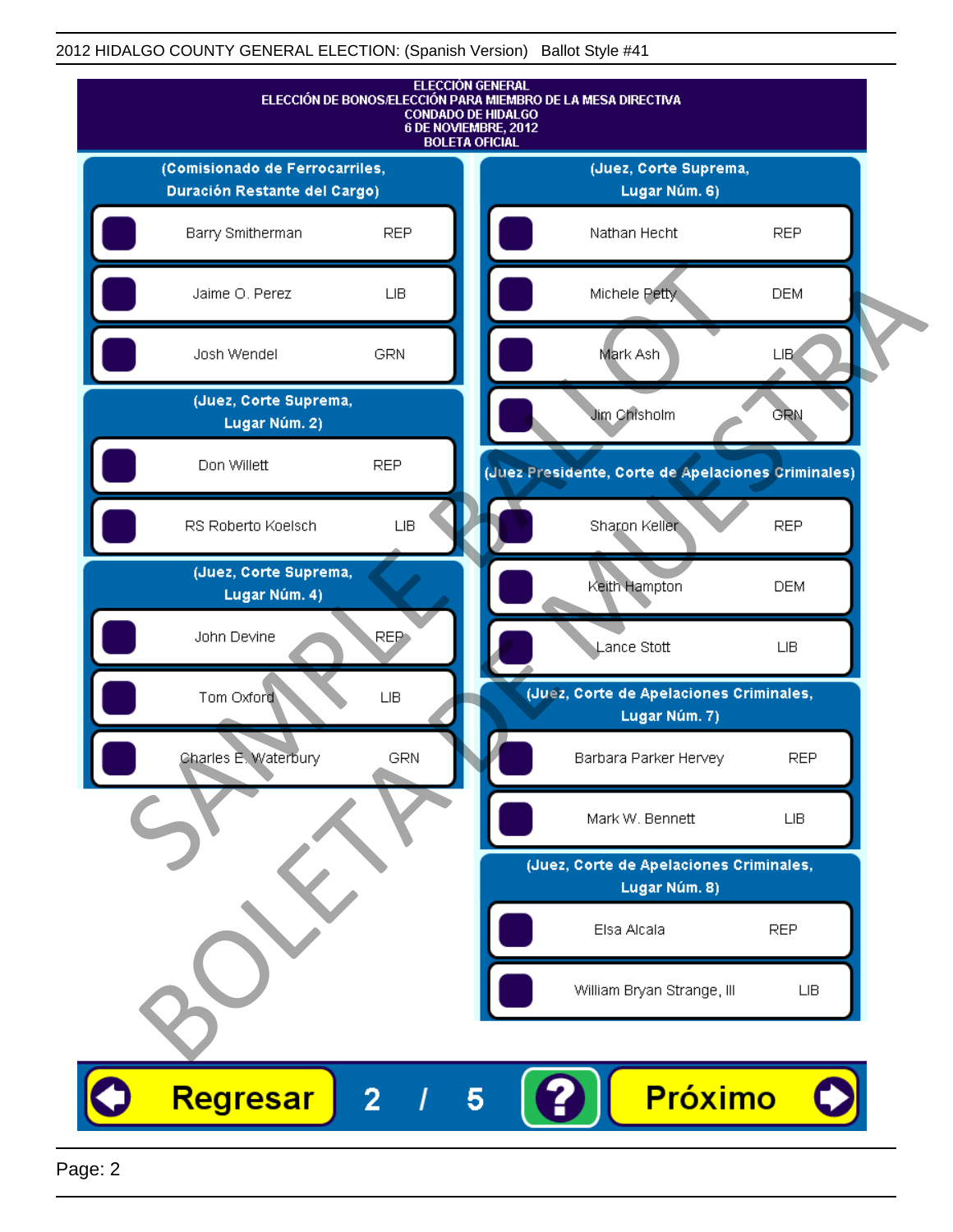

Page: 3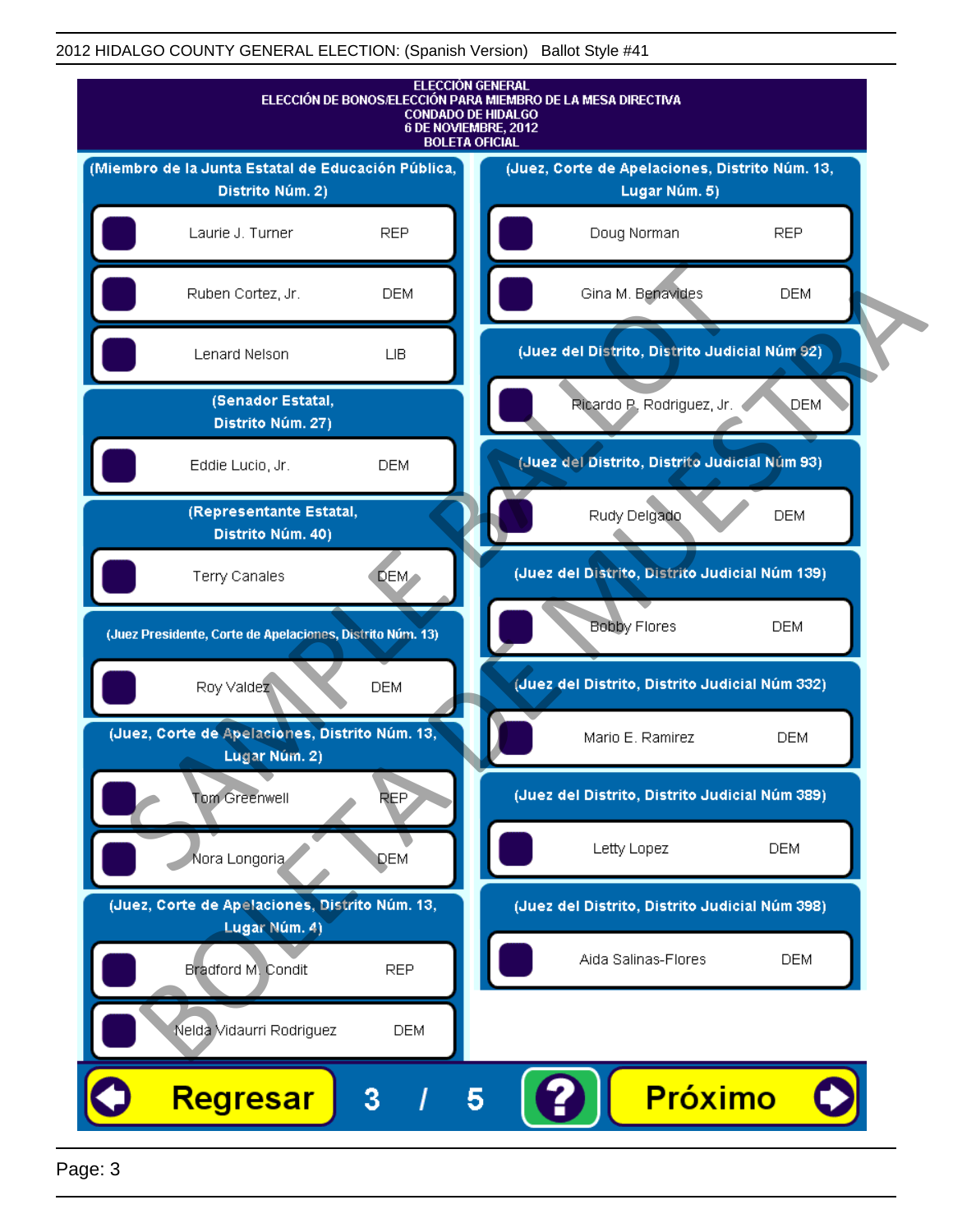| <b>ELECCIÓN GENERAL</b><br>ELECCIÓN DE BONOS/ELECCIÓN PARA MIEMBRO DE LA MESA DIRECTIVA<br><b>CONDADO DE HIDALGO</b><br>6 DE NOVIEMBRE, 2012<br><b>BOLETA OFICIAL</b>            |                                                                  |
|----------------------------------------------------------------------------------------------------------------------------------------------------------------------------------|------------------------------------------------------------------|
| (Juez del Distrito, Distrito Judicial Núm 430)                                                                                                                                   | DISTRITO ESCOLAR INDEPENDIENTE DE PHARR-SAN<br><b>JUAN-ALAMO</b> |
| Israel Ramon, Jr.<br><b>DEM</b>                                                                                                                                                  | (SINDICO ESCOLAR<br>Lugar Núm. 4)                                |
| (Juez del Distrito, Distrito Judicial Núm 449)                                                                                                                                   | Guadalupe "Lupe" Rodriguez                                       |
| Jesse Contreras<br><b>DEM</b>                                                                                                                                                    | Pete Garcia                                                      |
| <b>CONDADO</b>                                                                                                                                                                   | <b>(SINDICO ESCOLAR</b><br>Lugar Núm. 5)                         |
| (Sherife)                                                                                                                                                                        | Ruben Navarro                                                    |
| <b>REP</b><br>Robert Caples                                                                                                                                                      | Humberto "Bobby" Rodriguez                                       |
| Guadalupe "Lupe" Trevino<br>DEM                                                                                                                                                  | (SINDICO ESCOLAR<br>Lugar Núm. 6)                                |
| DISTRITO DE DRENAJE NUMERO UNO DEL CONDADO<br>DE HIDALGO, TEXAS                                                                                                                  | Éleazar Guajardo                                                 |
| <b>ELECCIÓN DE BONOS</b>                                                                                                                                                         | Victor Perez                                                     |
| (LA EMISIÓN DE BONOS EN LA CANTIDAD DE<br>\$184,000,000.00 Y LA IMPOSICIÓN DE IMPUESTOS<br>SUFICIENTES PARA PAGAR LOS BONOS PARA<br>MEJORAS AL SISTEMA DE DESAGUE DEL DISTRITO?) | (SINDICO ESCOLAR<br>Lugar Núm. 7)                                |
| A FAVOR                                                                                                                                                                          | Jesús "Jesse" Vela, Jr.                                          |
| EN CONTRA                                                                                                                                                                        | Ramona Barron                                                    |
|                                                                                                                                                                                  |                                                                  |
| Regresar<br>Δ                                                                                                                                                                    | <b>Próximo</b>                                                   |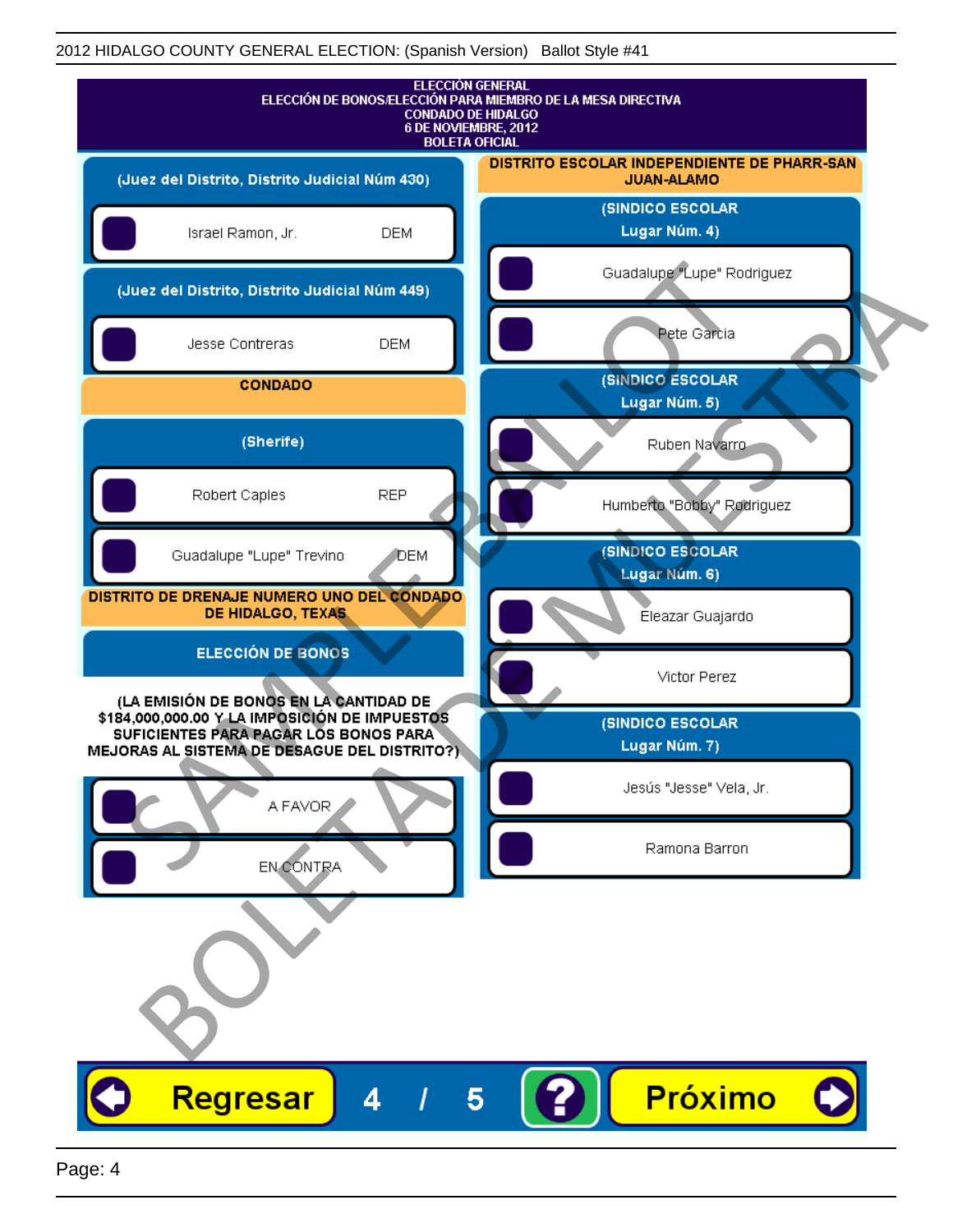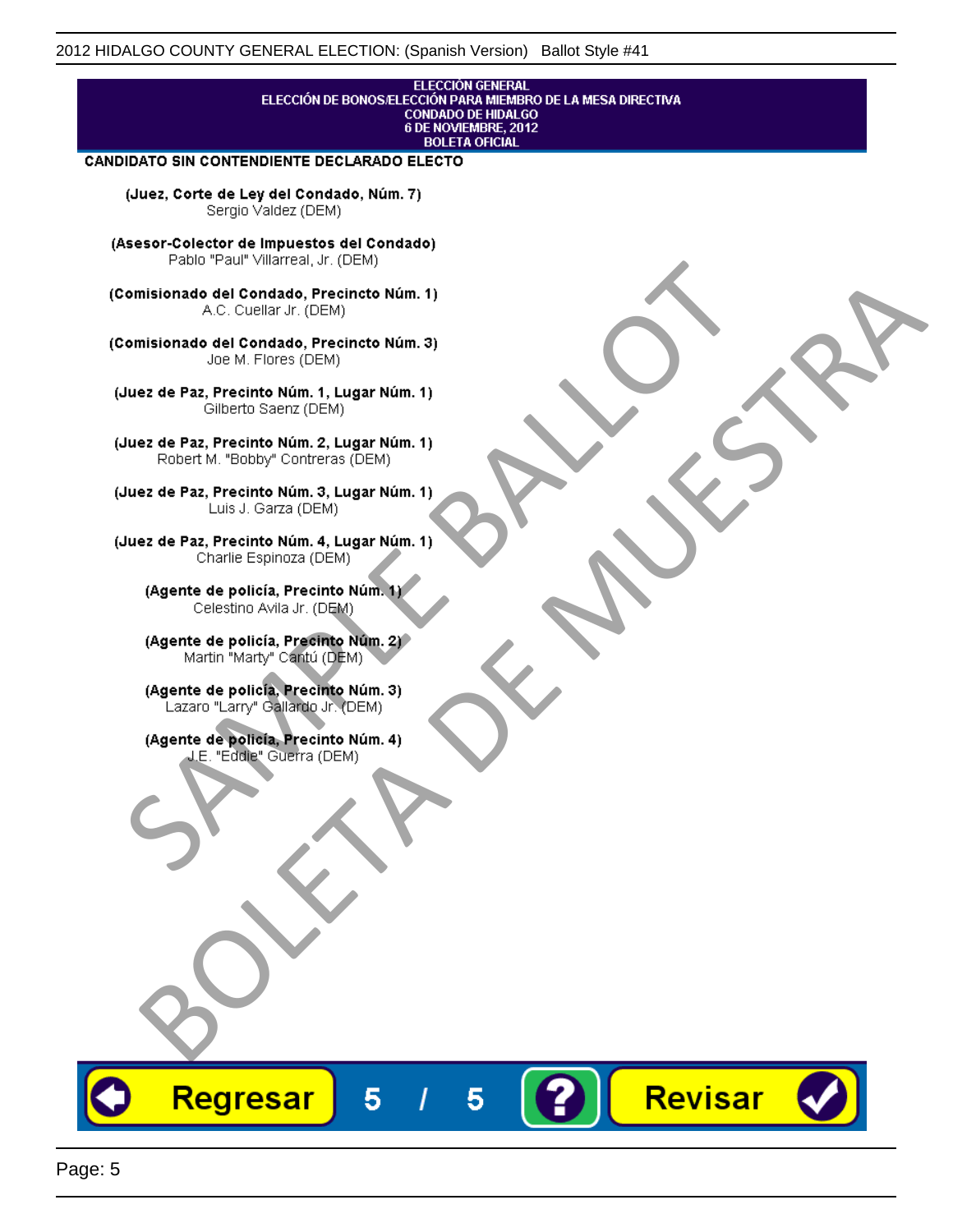# Resumen de instrucciones para la boleta electoral.

Presione el nombre del candidato o el título de la contienda para volver a la contienda.

El botón Votar se iluminará

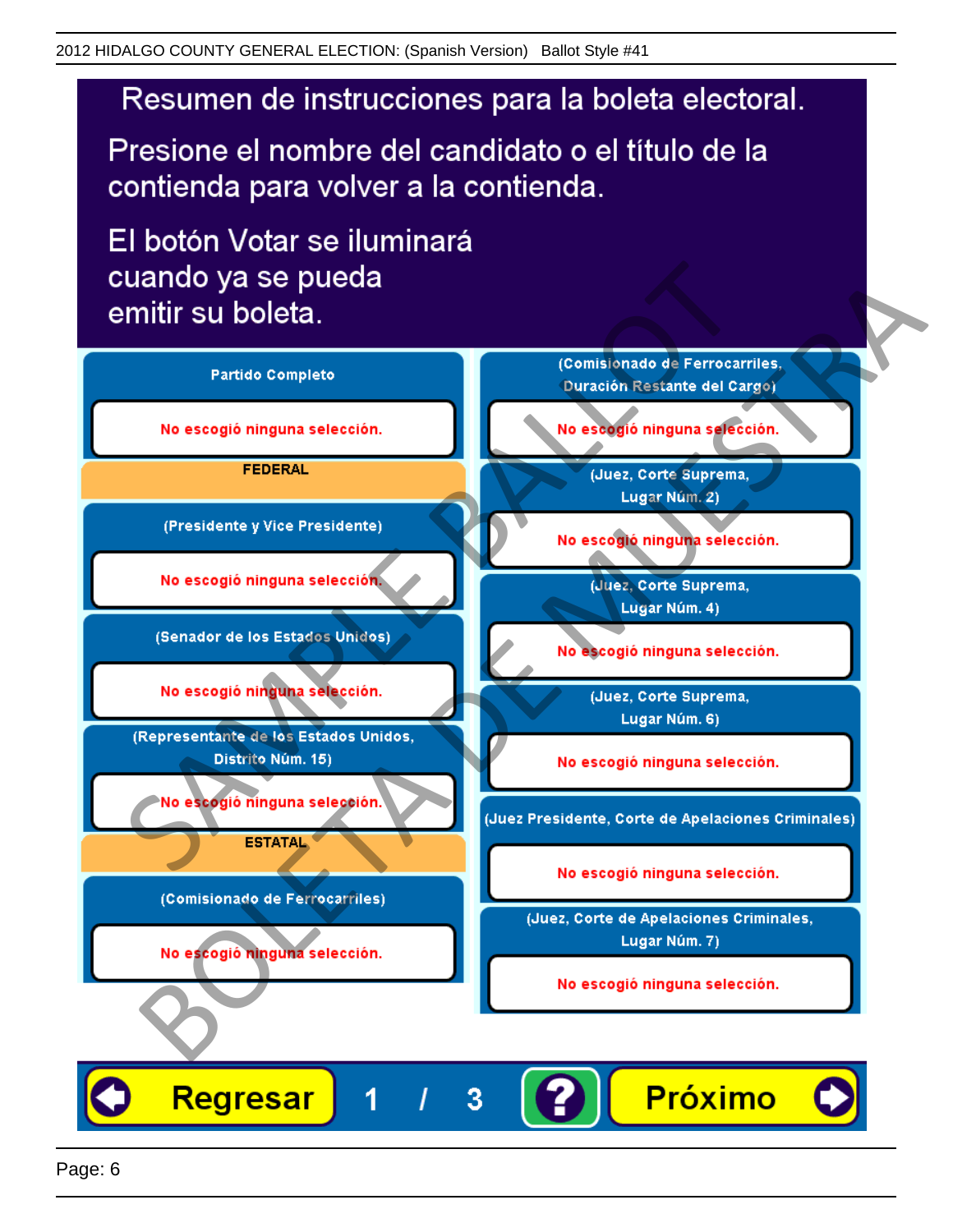# Resumen de instrucciones para la boleta electoral.

Presione el nombre del candidato o el título de la contienda para volver a la contienda.

El botón Votar se iluminará